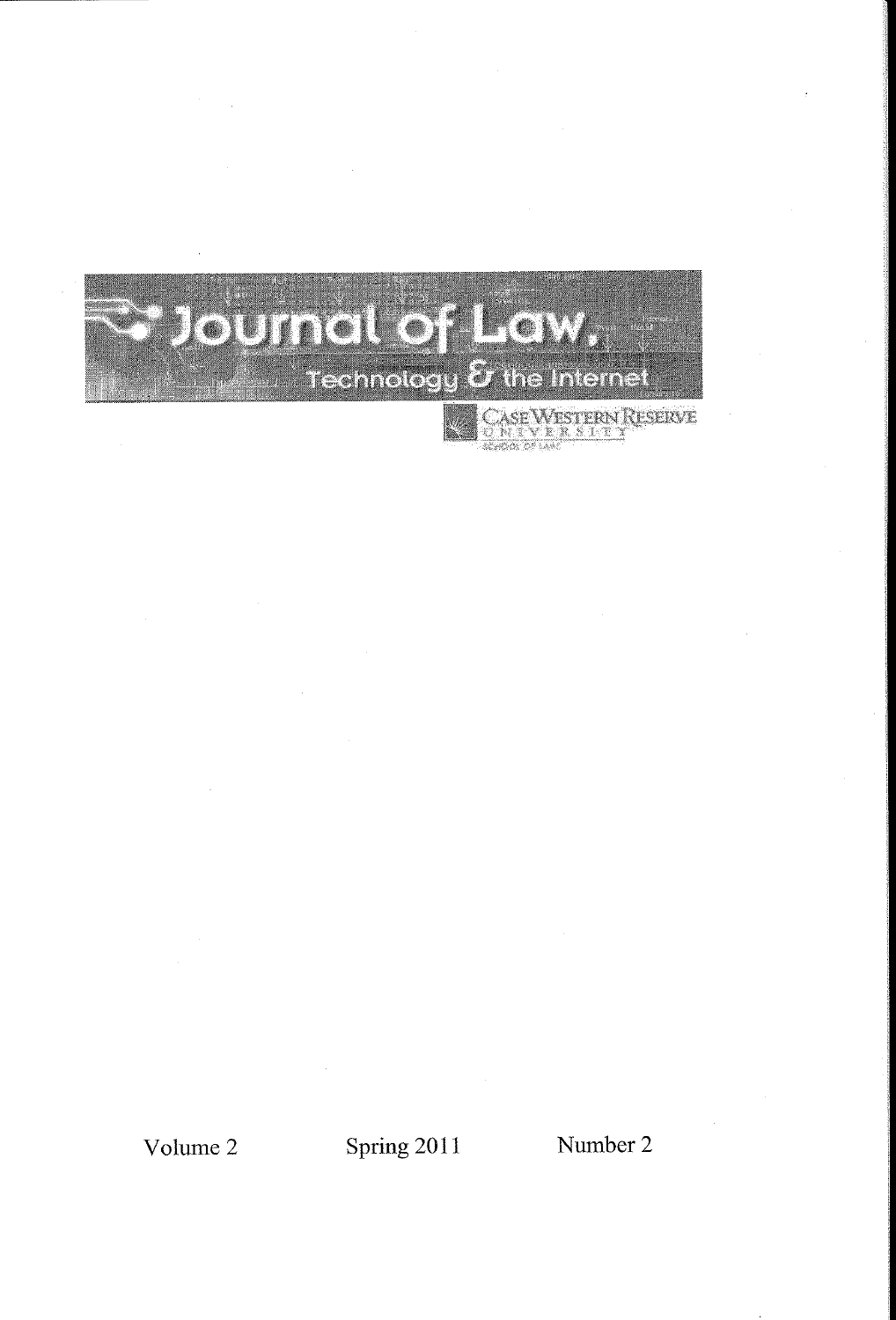## JOURNAL OF LAW, TECHNOLOGY & THE INTERNET 2010-2011 EDITORIAL BOARD

EDITOR-IN-CHIEF Katherine D. Gotelaere

MANAGING EDITOR Rachel McMillion

EXECUTIVE ARTICLES **EDITOR** Gabrielle LaHatte

EXECUTIVE NOTES EDITOR Greg Watkins

PRODUCTION EDITOR

John Wesley Samples

AS SOCIA TE COORDINATOR

William Baynard

SUBMISSIONS EDITOR

Abigail Greiner

CONTRIBUTING EDITORS

Geoff Schotter D. Martin Stanberry **ChelseyTelliard** 

SENIOR EDITORS

Martin Dong Soon Choi, Kevin Morrissey, Samantha Neides, Steven Roth & Zachary West

## ASSOCIATE EDITORS

Philip Blanco Daniel Cronin Jolie Deforrest Carla DiBlasio Rebecca Gilbert Abbey Jahnke Mitch Kline

Eben McNair Alex Mechling Nada Mohamed David Myers AshtynSaltz Daniel Smith Rachel Wolbers

FACULTY ADVISORS Raymond Ku Craid A. Nard Jacqueline D. Lipton Irina D. Manta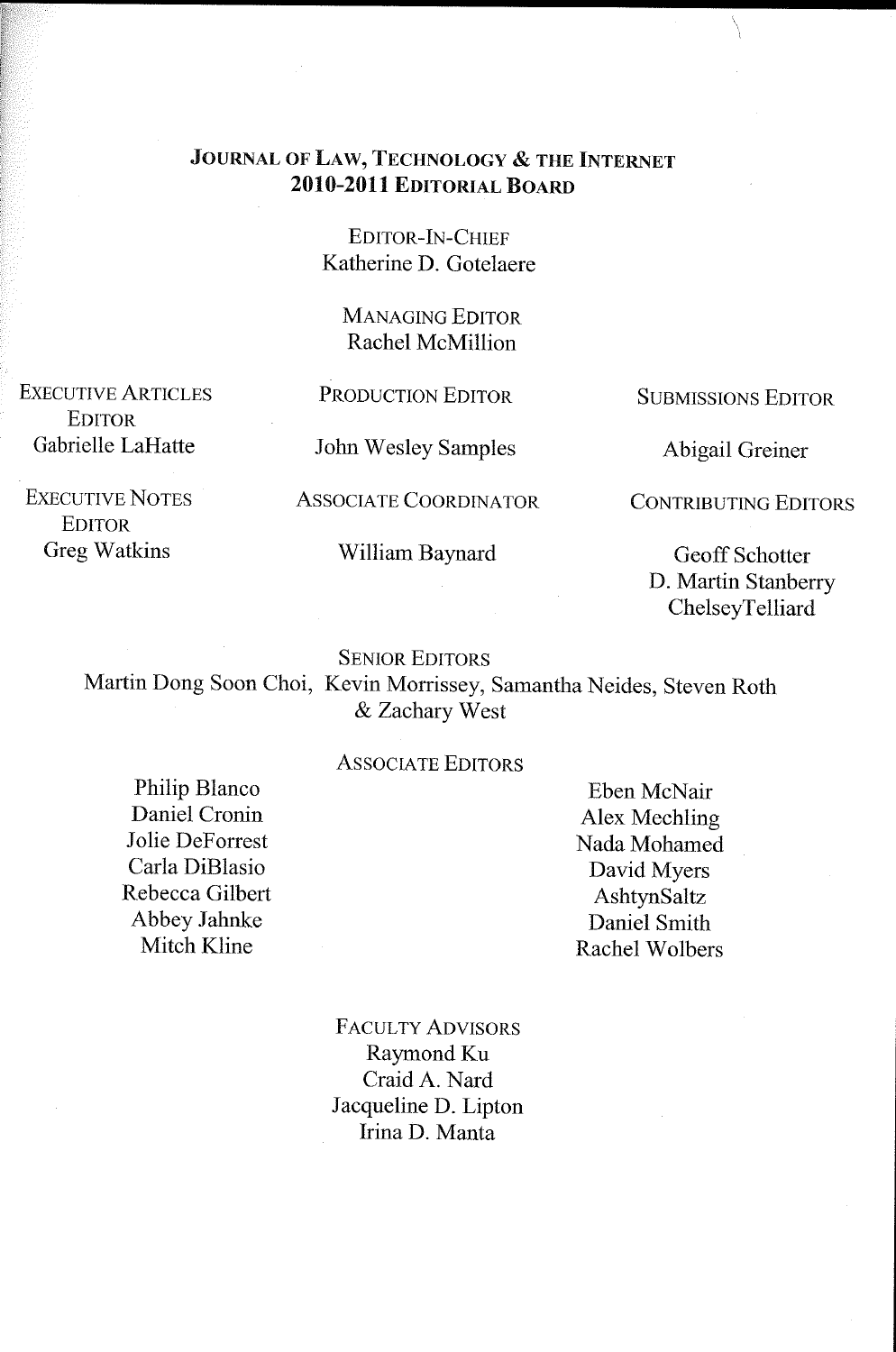The JOURNAL OF LAW, TECHNOLOGY & THE INTERNET("JOLTI") is published by the students of Case Western Reserve University School of Law. The views expressed in this issue are those of the authors and do not necessarily reflect the views of JOLTI, its Editors and Staff, or the Case Western Reserve University School of Law.

JOL TI welcomes submissions of original articles. Possible topical areas include: patent law, copyright law, trademark law, cyber law, telecommunications law, and law regulating nascent technologies. JOL TI conforms to THE BLUEBOOK: A UNIFORM SYSTEM OF CITATION (19th ed. 2010).The JOLTI Executive Board will consider submissions for publication. The Executive Board regrets that it cannot return submissions to authors unless a self-addressed stamped envelope accompanies the manuscript. Correspondence and manuscripts should be sent to:

## Managing Editor

JOURNAL OF LAW, TECHNOLOGY & THE INTERNET Case Western Reserve University School of Law 11075 East Boulevard Cleveland, OH 44106 Telephone: (216)-223-8529 Email: JOLTI@Case.edu

All accepted manuscripts are subject to editing. Manuscripts selected for publication are accepted with the understanding that editorial changes may be made to improve readability, and to ensure conformity with style policy. Accepted manuscripts become the permanent property of JOLTI and may only be published on SSRN without prior written permission.

Annual subscriptions may be entered for the entire volume for \$25.00 for both foreign and domestic subscribers. Any correspondence regarding subscriptions should be sent to the Manager Editor at the address listed above. Single issues of the current volume are available for \$14.00 each.

For all photocopy or republication requests, please contact Copyright Clearance Center, Inc. by mail: 222 Rosewood Drive, Danvers, MA 01923; by phone: (978) 646-2600; by fax: (978) 646-8600; by email: infoat@copyright.com; or online: www.copyright.com.

Selected JOLTI Articles are available on LexisNexis, Westlaw, and Heinonline. This issue went to press in March of 2011.

ISSN 1949-6451 Cite as: CASE w. RES. J.L. TECH & INTERNET